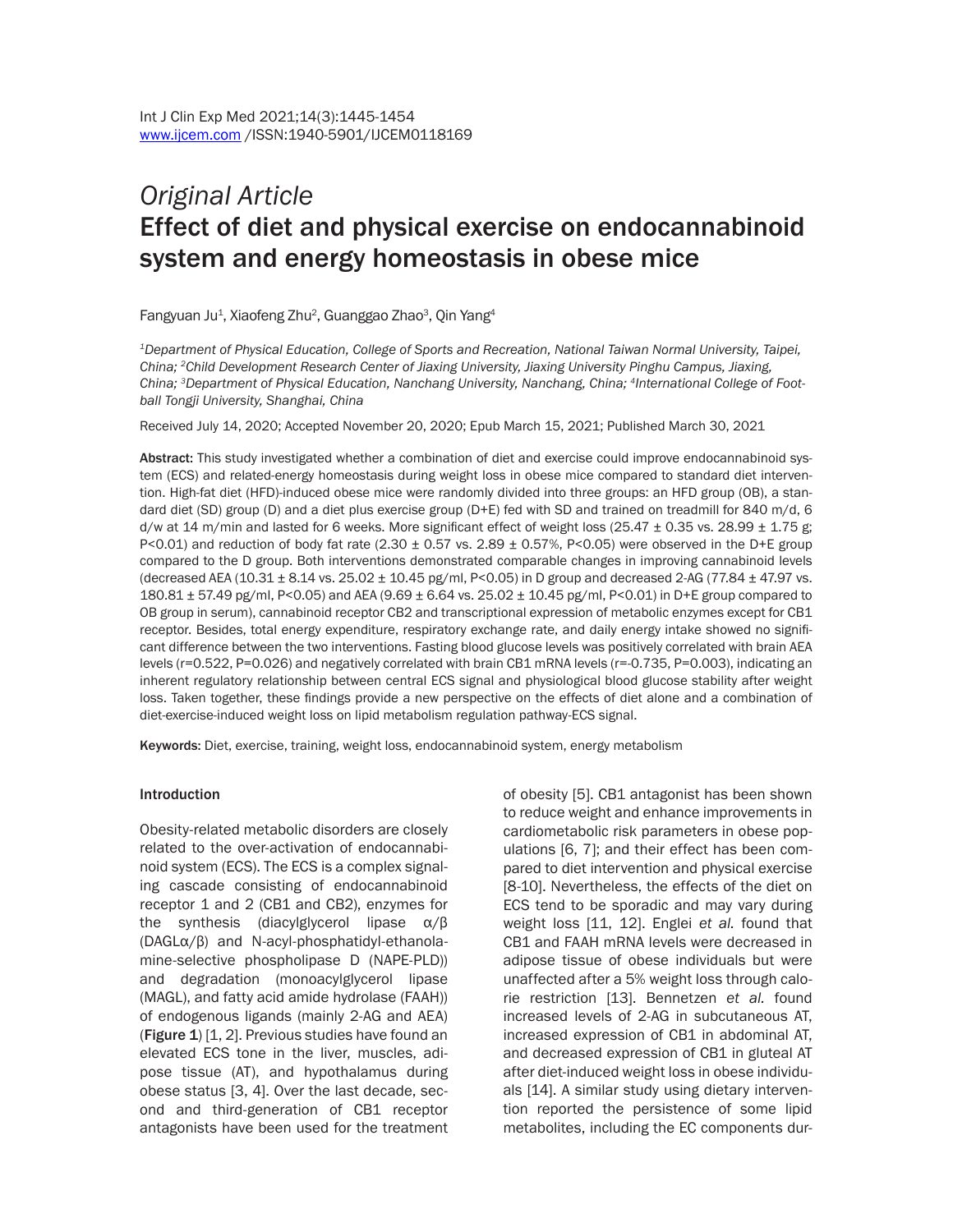

Figure 1. Primary metabolic pathways regulating 2-AG (left) and AEA (right) synthesis and degradation.

ing weight loss, which may not be conducive to metabolic improvement and weight maintenance [15]. In contrast, the effect of exercise on ECS appears to be distinctly dual [16]. Acute moderate-intensity exercises can increase plasma AEA, but not 2-AG levels [17]. Moreover, long-term aerobic exercise reduces the CB1 expression in the striatum and hippocampus of adolescent rats, and adipose tissue of rats treated with a high fat diet (HFD) [9, 18]. Additionally, a combined effect of diet and physical exercise on ECS showed a superior effect on weight loss and metabolism [19]. The long term effect of diet and exercise intervention may lead to a significant decrease in plasma 2-AG and AEA levels in obese subjects [13, 20]. Basic circulating EC levels have been reported to be related to the degree of metabolic improvement [21]. Yet, so far, only a few studies have explored whether the combination of diet and physical exercise may improve the ECS in metabolic organs compared to diet intervention only. Also, it is well known that weight loss methods can affect energy balance; while the relationship between changes in energy balance and ECS in metabolic organs after weight loss have not yet been explored.

In this study, we investigated the effects of diet and physical exercise on ECS in central and peripheral metabolic organs during weight loss and analyzed whether changes in ECS components are associated with changes in blood lipids and energy homeostasis after weight loss. We hypothesized that a combination of diet and physical exercise might improve ECS components compared to diet intervention only. This study elucidated the possible role of ECS components during a diet with or without exerciseinduced weight loss and provided a basis for understanding the abnormal presence of lipid metabolites after weight loss.

## Materials and methods

## *Animal grouping*

C57Bl/6J male mice, 4-week-old, were purchased from Experimental Animal Center of Second Military Medical University, Shanghai, China. All the animals were housed in an environment with a temperature of  $22 \pm 1$ °C, relative humidity of 50  $\pm$  1%, and a light/dark cycle of 12/12 hr. All animal studies (including the mice euthanasia procedure) were conducted in accordance with the ethical guidelines of Shanghai University of Sport institutional animal care and were in complete compliance with the National Institutes of Health Guide for the Care and Use of Laboratory Animals. Every effort was made to minimize any pain or discomfort, and the minimum number of animals was used.

After a week of adaptive feeding, mice were fed with a high-fat diet (D12492, Research Diets, containing 60% fat, 20% protein, and 20% carbohydrate of total calories) or standard diet (SD, D12450J, Research Diets, containing 10% fat, 20% protein, and 70% carbohydrate of total calories) for 12 weeks to establish obese mice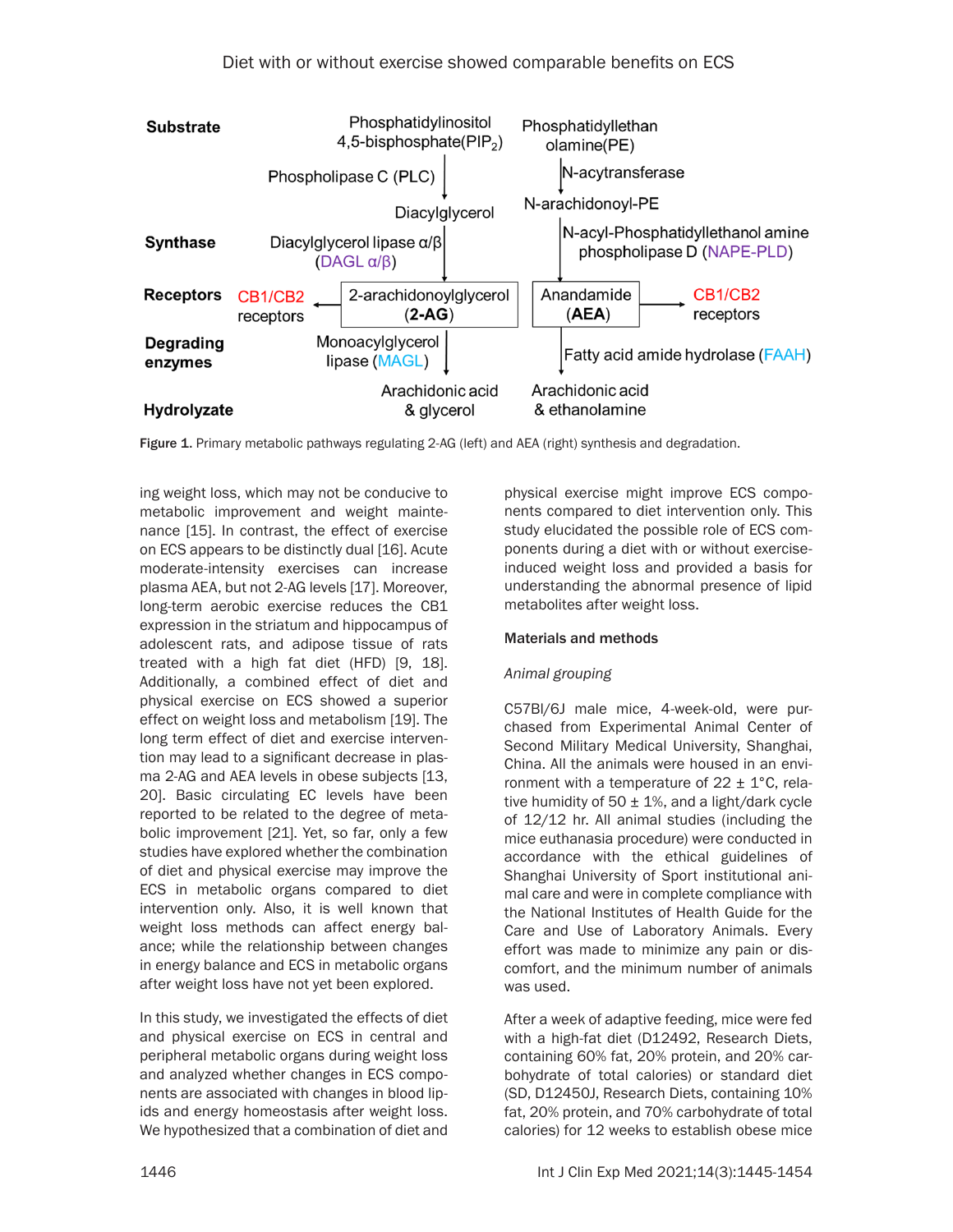Table 1. Primer sequences used for RT-PCR

| Gene ID         | Sense primer (5' to 3')     | Anti-sense primer (5' to 3') |
|-----------------|-----------------------------|------------------------------|
| C <sub>R1</sub> | <b>TGCTGTTGCTGTTCATTGTG</b> | <b>TTGCCATCTTCTGAGGTGTG</b>  |
| CB <sub>2</sub> | <b>CGACTCCAACGCTATCTTCC</b> | GGTAGGCGGGTAACACAGAC         |
| $DAGL\alpha$    | GCCTGGCCATCTTGGTGATT        | CAGTGATGCAGACGCTGAGA         |
| DAGLB           | CTCCACCAGCAACAAGACAA        | CAAACGGCATGTAATGATGG         |
| <b>NAPE-PLD</b> | <b>GCCGCACACTTCATACCTTT</b> | TCTCCCGCCATGTCTCTATT         |
| MAGL            | AACATCTCAACCACTAAGCCC       | GAGAAAGGGAAGTGTGAGGTG        |
| <b>FAAH</b>     | <b>GTATCGCCAGTCCGTCATTG</b> | GCCTATACCCTTTTTCATGCCC       |
| GAPDH           | <b>GGTTGTCTCCTGCGACTTCA</b> | <b>TAGGGCCTCTCTTGCTCAGT</b>  |

Note: CB1/2, endocannabinoid receptor 1/2; DAGLα/β, diacylglycerol lipase α/β; NAPE-PLD, N-acyl-phosphatidyl-ethanolamine-selective phospholipase D; MAGL, monoacylglycerol lipase; FAAH, fatty acid amide hydrolase; GAPDH, glyceraldehyde-3-phosphate dehydrogenase.

model. Obese mice were then randomly divided into three groups (n=9 for each group): obese group (OB group) fed with HFD; diet group (D group) fed with SD; Diet+Exercise group (D+E group) fed with SD and trained on the treadmill for 14 m/min, 840/d, 6 d/w. The experiment lasted for 6 weeks.

Body weight (BW) was measured every week. Body fat percentage (BFP) was measured according to the following formula: *BFP = bilateral perirenal fat weight plus epididymal fat weight)/BW\*100%*. Blood samples were allowed to stand for 2 hours at 4°C, after which they were centrifuged at 2500 rpm for 10 min to collect serum.

All mice were sacrificed two days after the final intervention session with a 12 h fasting period. Consequently, their brain, liver, eWAT, and gastrocnemius were collected, weighed, and snapfrozen in liquid nitrogen before being stored at -80°C until analyses.

## *Blood metabolic indicators assays*

Fasting blood glucose (FBG, Catalog: CK-E00592M, R&D systems), triglycerides (TG, Catalog: K622-100, BioVision) and high/lowdensity lipoprotein cholesterol (H/LDL-C, Catalog: MAK045, Sigma) were measured by enzyme-linked immunosorbent assay (ELISA) kits using a microplate spectrophotometer (BioTek Instruments).

## *RNA extraction and real-time PCR (RT-PCR)*

After collection, samples (~50 mg of tissue) were treated with 0.5 ml TRIzol (Lot: 117206, Invitrogen) according to the manufacturer's

instructions. The final preparation of RNA was considered DNA- and protein-free if the ratio between readings at 260/280 nm was ≥1.8 and ≤2.1. Total RNA was then reverse-transcribed to cDNA using a Revert Aid First Strand cDNA Synthesis Kit (catalog: K1622, Thermo Scientific). The transcripts were stored at -80°C until analysis. For RT-PCR, SYBR Green Real-Time PCR Master Mix (Lot: 16385700, Roche) was used in a total volume of 20 μL. The primers sequences (synthesized by Sangon Biotech Co. Ltd. Shanghai, China)

are listed in Table 1. Glyceraldehyde-3 phosphate dehydrogenase (GAPDH) was selected as an internal reference gene. The samples were evaluated in duplicate using an equal load of 10 ng of cDNA/well, and data were collected using the ABI StepOne Plus system (Applied Biosystems). The relative gene expression levels were determined according to the 2*-ΔΔCt* method.

#### *Endocannabinoid assays*

2-AG and AEA contents in the whole brain and serum were detected by LC-MS/MS methods using Agilent 1290 systems (Agilent Technologies, Wilmington, Delaware, USA) as previously described [22].

## *Energy metabolic measurements*

Metabolic chambers (PhenoMaster; TSE Systems, Germany) were used to measure oxygen consumption  $(VO<sub>a</sub>)$ , CO<sub>2</sub> production  $(VCO<sub>a</sub>)$ , total energy expenditure (TEE), voluntary activity, and food intake according to previous methods [23]. The respiratory exchange ratio (RER) was calculated using the following equation: *RER = VCO2/VO2*. Metabolic chambers were debugged according to the manufacturer's instructions. All parameters were monitored every 33 min and were normalized to body weight. Before the measurement, six mice were randomly selected from each group and individually placed in metabolic cages for two days acclimatization.

#### *Statistical analyses*

Data are expressed as mean ± SE. Kolmogorov-Smirnov testing was used to ensure that data were normally distributed. A two-way ANOVA with repeated measures, followed by a Tukey

1447 Int J Clin Exp Med 2021;14(3):1445-1454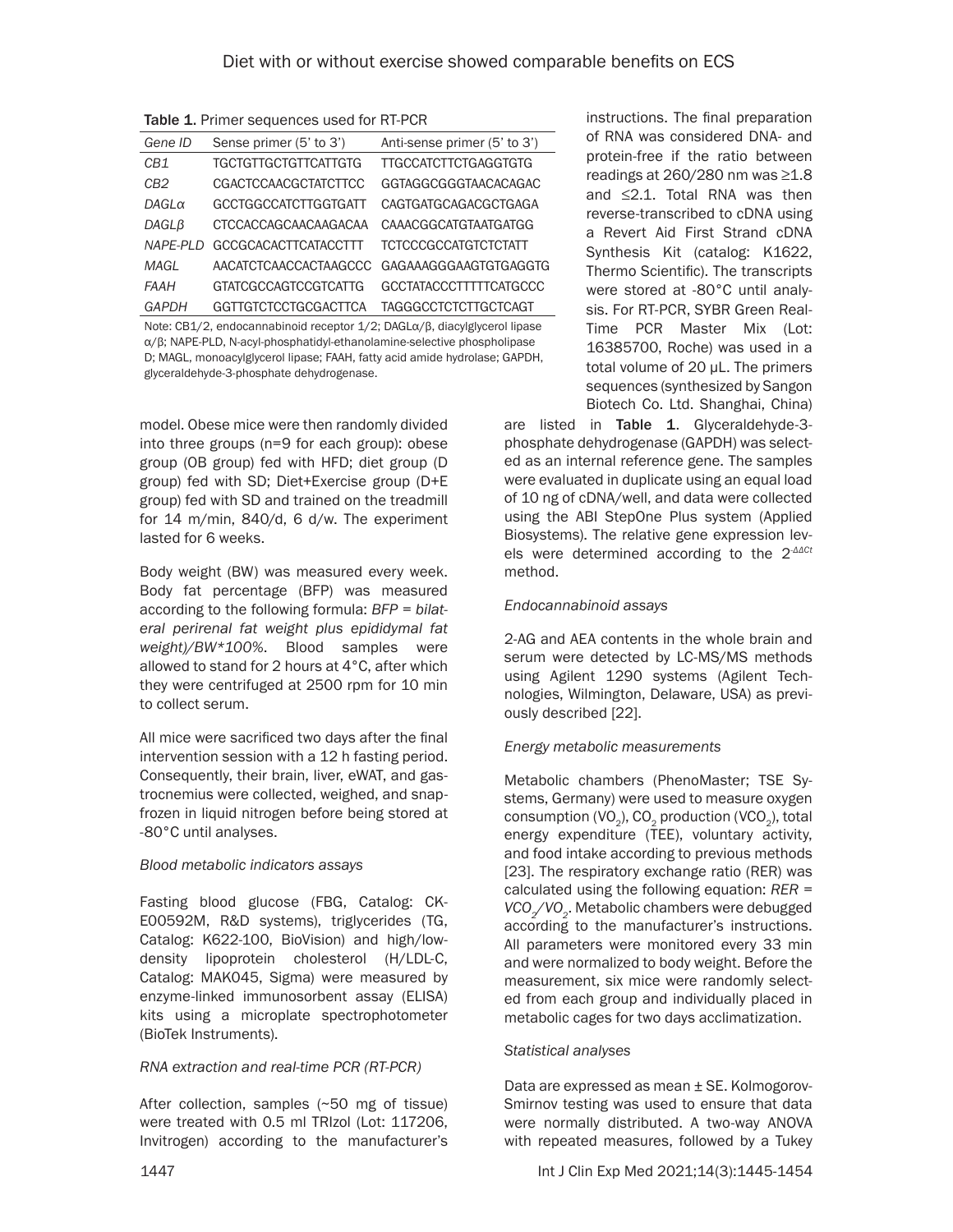Table 2. Changes of morphological and blood indicators in two groups

|                             | $OB (n=8~9)$    | D ( $n=8-9$ )                       | $D+E$ (n=7~8)      |
|-----------------------------|-----------------|-------------------------------------|--------------------|
| BW(g)                       |                 | $39.21 \pm 1.10$ 28.99 $\pm$ 1.75** | 25.47 ± 0.35**,##  |
| BFP (%)                     | $7.72 \pm 1.5$  | $2.89 \pm 0.57$ **                  | $2.30 \pm 0.57***$ |
| FBG (mmol/L)                | $6.08 \pm 0.45$ | $5.75 \pm 0.50$                     | $5.88 \pm 0.53$    |
| TG (mmol/L)                 | $3.30 \pm 0.56$ | $1.34 \pm 0.59***$                  | $1.31 \pm 0.28$ ** |
| $HDL-C$ ( $\mu$ g/ $\mu$ L) | $1.43 \pm 0.12$ | $1.96 \pm 0.36$ **                  | $2.09 \pm 0.16***$ |
| LDL-C $(\mu g / \mu L)$     | $1.29 \pm 0.03$ | $0.80 \pm 0.07***$                  | $0.84 \pm 0.27***$ |

Note: OB: obese group; D: standard diet group; D+E: diet+exercise group. BW, body weight; BFP, body fat percentage; FBG, fasting blood glucose; TG, triglycerides; H/LDL-C: high/low-density lipoprotein cholesterol. \*vs. OB group, \*\**P*<0.01; #vs. diet group, #*P*<0.05, ##*P*<0.01.

post-hoc test was used to compare the differences among OB, D and D+E groups using SPSS25.0 (Armonk, NY). Two-tailed independent t-test was conducted to compare the continuous variables between D and D+E groups. Pearson's correlation was used to analyze the relationship between the changes in morphology, blood indicators, energy homeostasis levels, and ECS components under the condition of taking group D and group D+E as a whole. A 2-tailed *P* value <0.05 was considered to statistically significant.

#### Results

*changes in morphological and blood indicators after two interventions (diet vs. diet+exercise)*

Compared to the OB group, reduced BW, BFP, TG, and LDL-C and increased HDL-C levels were observed in the D group and D+E group (*P*<0.05 for all comparisons), while there was no difference in FBG levels (*P*=0.58 and *P*=0.76, respectively) (Table 2). Moreover, BW (28.99  $\pm$  1.75 *vs.* 25.47 ± 0.35 g, *P*<0.01) and BFP (2.89 ± 0.57 *vs.* 2.30 ± 0.57%, *P*<0.05) were significantly lower in the D+E group compared to the D group (Table 2).

*changes of ecs components in central and peripheral metabolic organs after two interventions (diet vs. diet+exercise)*

Compared to the OB group  $(25.02 \pm 10.45 \text{ pg})$ ml), the AEA levels in the serum, but not in the brain (*P*=0.141 and *P*=0.085, respectively) were significantly reduced in the D+E group (9.69 ± 6.64 pg/ml, *P*<0.01) and D group (10.31 ± 8.14 pg/ml, *P*<0.01). Moreover, the 2-AG levels in the serum were decreased in the D+E group (77.84  $\pm$  47.97 pg/ml) compared to the OB group (180.81 ± 57.49 pg/ml, *P*<0.05).

As Figure 2 shows, in the brain, both interventions reduced CB1 (*P*<0.01 for both comparisons), DAGLα/β (*P*<0.05 for each comparison), NAPE-PLD, MAGL and FAAH (*P*<0.01 for all comparisons) transcriptional expression.

Compared to the OB group, increased transcriptional expression of CB1 was found in the liver, eWAT, and gastrocnemius (*P*<0.01 for all comparisons) of the D group. Moreover, the transcriptional expression of CB2 decreased in eWAT (*P*<0.01 and *P*<0.01) and gastrocnemius (*P*<0.05 and *P*<0.01); the

DAGLα decreased in liver (*P*<0.01 and *P*<0.01) and eWAT (*P*<0.01 and *P*<0.01), and increased in gastrocnemius (*P*<0.05 and *P*<0.01); the DAGLβ decreased in liver (*P*<0.01 and *P*<0.01) and eWAT (*P*<0.01 and *P*<0.01); the NAPE-PLD decreased in liver (*P*<0.01 and *P*<0.01) and eWAT (*P*<0.05 and *P*<0.01); the FAAH increased in liver (*P*<0.01 and *P*<0.01) and gastrocnemius (*P*<0.01 and *P*<0.01) in both D and D+E group. In addition, diet+exercise intervention reduced MAGL transcriptional expression in eWAT (*P*<0.01), while diet intervention reduced MAGL transcriptional expression in gastrocnemius (*P*<0.01), which suggests an organspecific expression trend following different interventions.

*comparison of energy homeostasis between groups (diet vs. diet+exercise)*

Next, we compared the energy homeostasis levels between the D and D+E groups. Although there were differences in RER and TEE between groups within some individual periods, no significant difference was found in the overall average RER (Light: 0.81 ± 0.05 *vs*. 0.80 ± 0.05, *P*=0.73; Dark: 0.88 ± 0.05 *vs*. 0.90 ± 0.02, *P*=0.35) and TEE (Light: 19.78 ± 1.01 *vs*. 21.39 ± 1.64 kcal/kg/hr, *P*=0.07; Dark: 24.14 ± 2.18 *vs*. 26.10 ± 1.40 kcal/kg/hr, *P*=0.09) levels between groups. Also, there was no significant difference in the amount of daily food intake (Light: 1.05 ± 0.16 *vs*. 0.91 ± 0.44 g, *P*=0.45; Dark: 3.10 ± 0.68 *vs*. 2.74 ± 0.63 kcal/ kg/hr, *P*=0.09) throughout the day and the levels of voluntary activity (Light: 1.50 ± 0.32 *vs*.  $0.93 \pm 0.59 \times 10^3$  counts, P=0.06) during the daytime, while the levels of voluntary activity during the nighttime greatly decreased (Dark: 4.86 ± 2.37 *vs*. 2.31 ± 0.91 × 103 counts, *P*<0.05) (Figure 3), which may be due to a long

1448 Int J Clin Exp Med 2021;14(3):1445-1454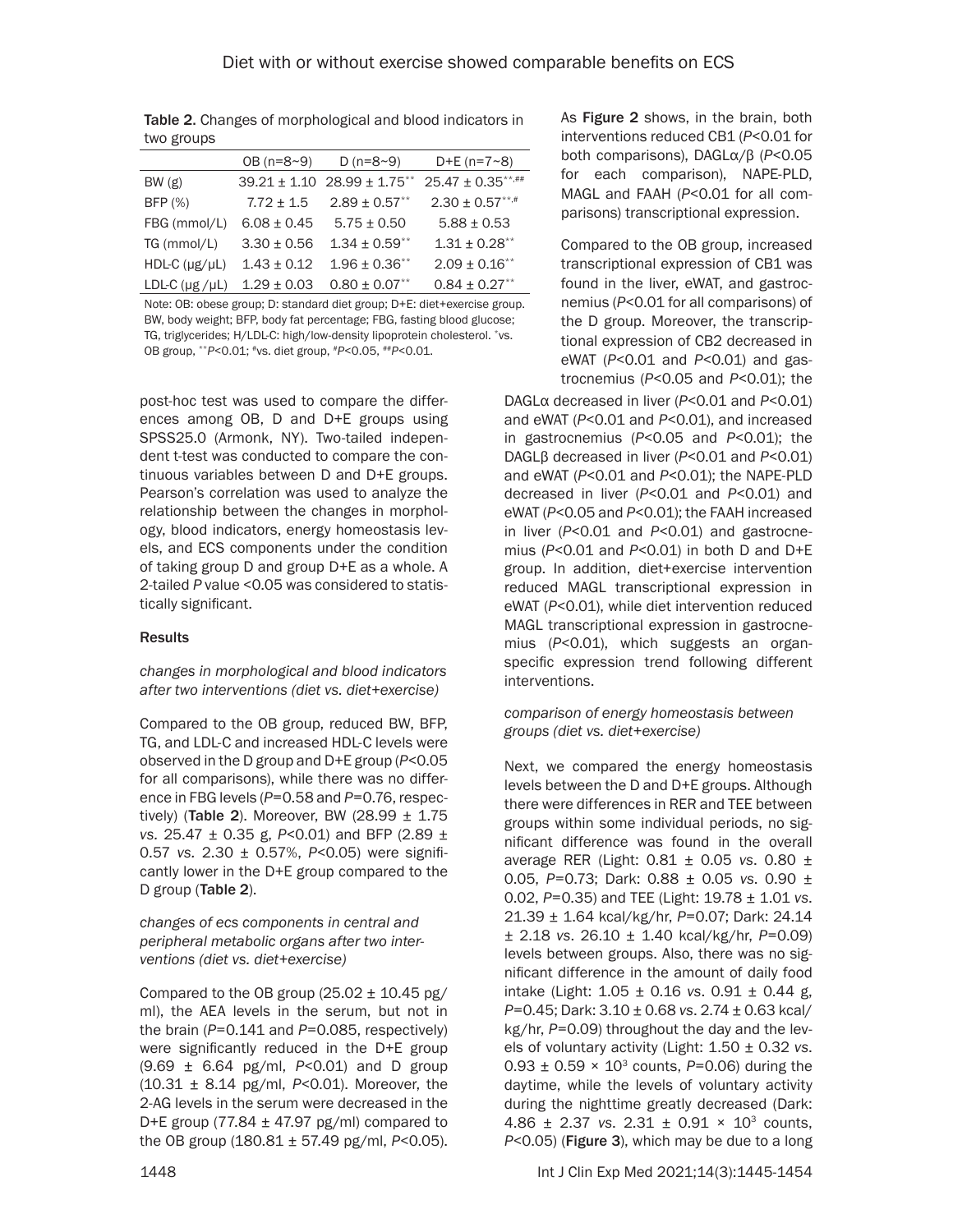

# Diet with or without exercise showed comparable benefits on ECS

Figure 2. 2-AG/AEA levels in the brain (A) and serum (B), and the transcriptional expression of cannabinoid receptors and metabolic enzymes in the brain (C), liver (D), epididymal fat (E) and gastrocnemius (F) between the #P<0.05, \*\*P<0.01. OB: obese group; D: standard diet group; D+E: diet+exercise group. CB1/2, endocannabinoid receptor 1/2; DAGLα/β, diacylglycerol lipase α/β; NAPE-PLD, N-acyl-phosphatidyl-ethanolamine-selective phospholipase D; MAGL, monoacylglycerol lipase; FAAH, fatty acid amide hydrolase; GAPDH, glyceraldehyde-3-phosphate dehydrogenase.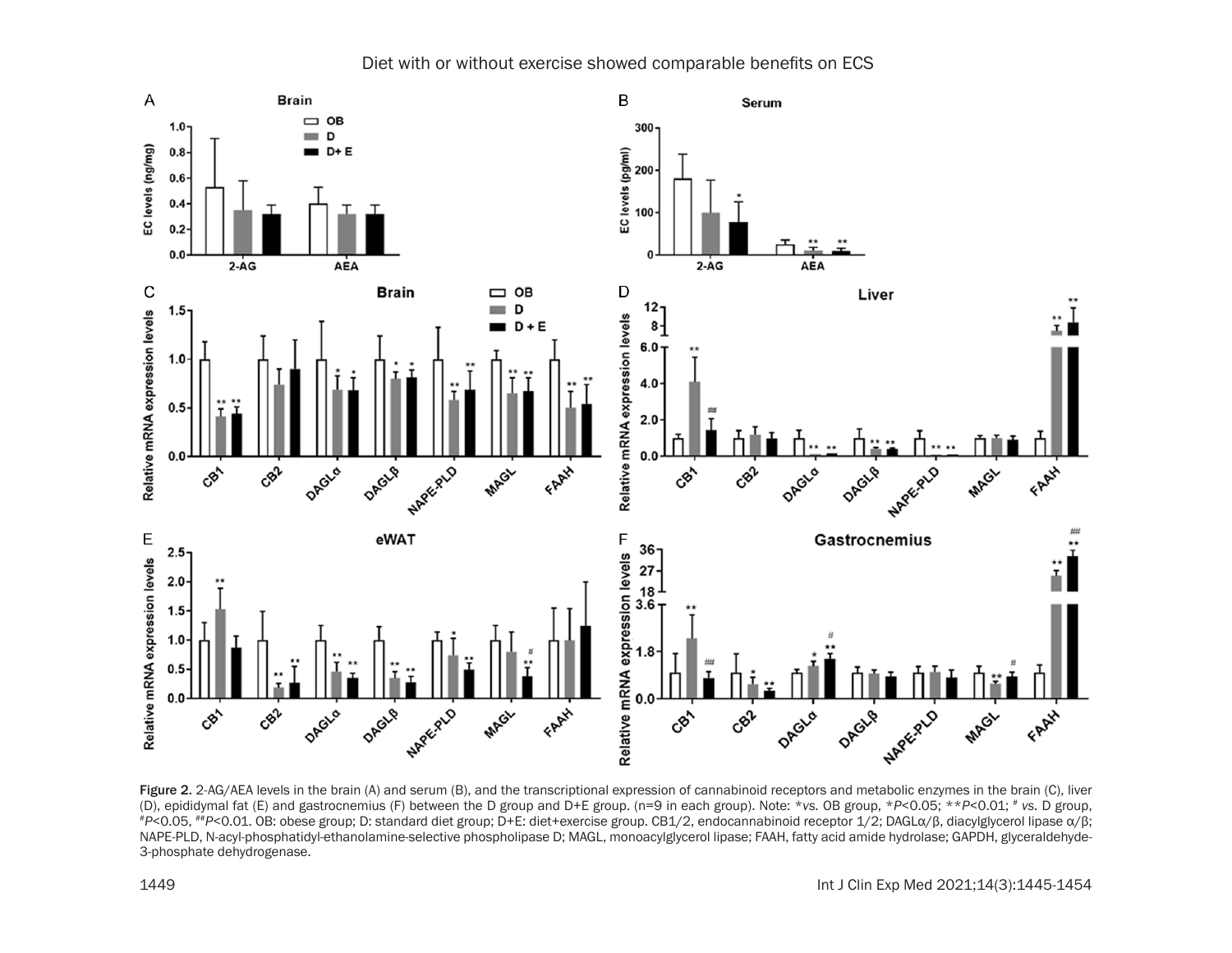

Figure 3. Comparison of RER (A), TEE (B), voluntary activity (C), and food intake (D) between D group and D+E group (n=6 in each group). Note: \**vs.* D group, \**P*<0.05; \*\**P*<0.01. D: standard diet group; D+E: diet+exercise group; TEE: total energy expenditure, RER: respiratory exchange rate.

period of passive exercise at night in the diet plus exercise group.

*Correlation analysis between changes in morphological, blood lipids, energy homeostasis, and ECS components*

We analyzed whether changes in morphology, blood lipid indexes, and energy homeostasis were related to changes in ECS composition after weight loss in the D and D+E groups (Figure 4). We found that only the FBG level was positively correlated with brain AEA contents (r=0.522, *P*=0.026) and negatively correlated with brain relative CB1 mRNA (r=-0.735, *P*=0.003) transcription levels; other ECS components were not correlated with morphological, blood lipids or energy homeostasis indicators after weight loss.

#### Discussion

Previous studies have shown that a combination of diet and physical exercise may have a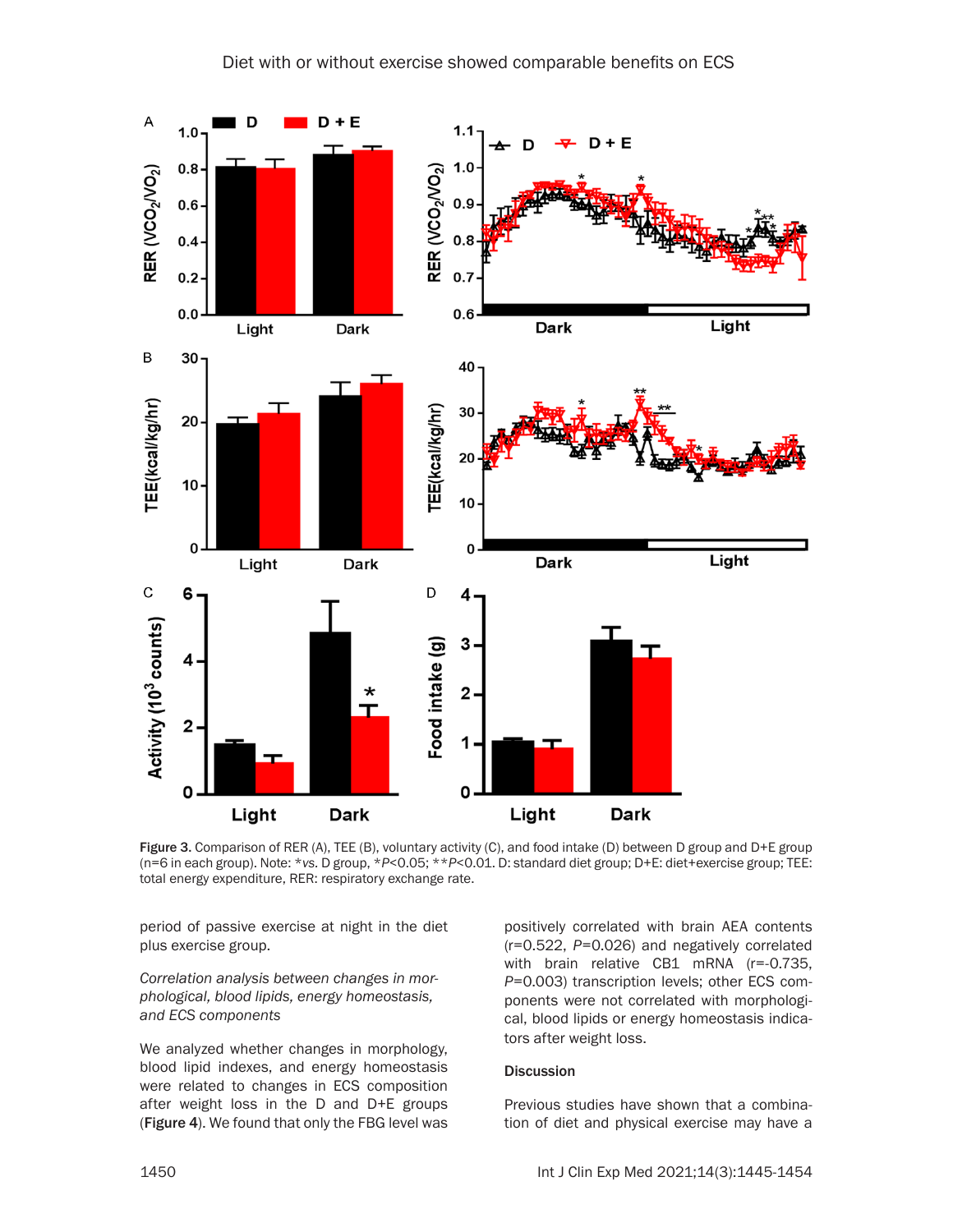

Figure 4. Pearson correlation analysis between brain AEA contents (A), brain CB1 mRNA relative expression levels (B) and FBG levels in D group and D+E group (Two groups as a whole, n=18 in A and n=15 in B). AEA: anandamide; CB1: Endocannabinoid receptor 1; FBG: Fasting blood glucose.

higher effect on weight loss, fat loss, and cardiopulmonary fitness compared to diet alone [19, 24]. However, the two interventions (diet alone and combination of diet and exercise) have a different effect on blood lipids. Compared with diet alone, the combination of diet and exercise can greatly improve HDL-C, fasting blood glucose, and insulin levels; in contrast, diet alone is more effective in reducing TG and LDL-C [25]. In this study, we found that a combination of diet and exercise might induce more significant weight loss and fat loss compared to diet-only intervention.

Obesity is accompanied by over-activation of various ECS components in different internal organs. The existing studies reporting on the diet effect on ECS are somehow inconsistent. For example, Engeli *et al.* showed that a diet, which induces 5% weight loss, has no significant effect on serum 2-AG, AEA levels, and CB1 and FAAH mRNA levels in subcutaneous adipose tissue [13]. Contrary, Bennetzen *et al.* found that dietary intervention leading to 10% of weight loss can increase the 2-AG in gluteal and abdominal adipose tissue and decrease the transcriptional expressions of CB1, FAAH and MAGL in gluteal adipose tissue, but has no effect on AEA [14]. These data suggest that dietary interventions may have different effects on ECS components in various organs. In this study, we found that diet alone and a combination of diet and exercise may improve cannabinoid levels, increase the expression of cannabinoid receptors, and metabolic enzymes; yet, an evident increase of CB1 transcriptional expression in liver, epididymal fat tissue, and gastrocnemius was found in diet intervention group compared to D+E group. The decrease of cannabinoid synthase and the upregulation of degradative enzymes in central and peripheral organs may account for the downward trend of cannabinoid levels in central and peripheral organs. However, the up-regulation of CB1 transcriptional expression in peripheral organs, such as liver, adipose tissue, and gastrocnemius muscle may be one of the persistent ECS components after diet-induced weight loss. We speculate that switching from HFD to the standard diet may trigger a protective response to counter the negative emotions, which, in turn, may be compensated by an increased peripheral CB1 signaling. With our results and previous reports on EC-like compounds that might persist after diet-induced weight loss [15], we further compared the similarities and differences of D and D+E intervention in the regulation of ECS.

Previous studies have already reported that the combined effect of diet and exercise on the over-activated ECS components is organ-specific during weight loss [2, 21, 26]. Di Marzo *et al.* [20] observed a decrease in 2-AG levels, but not AEA, which were correlated with a decrease in visceral adipose tissue (VAT) and triacylglycerol levels, following a 1 year nutritional and exercise interventions in viscerally obese men.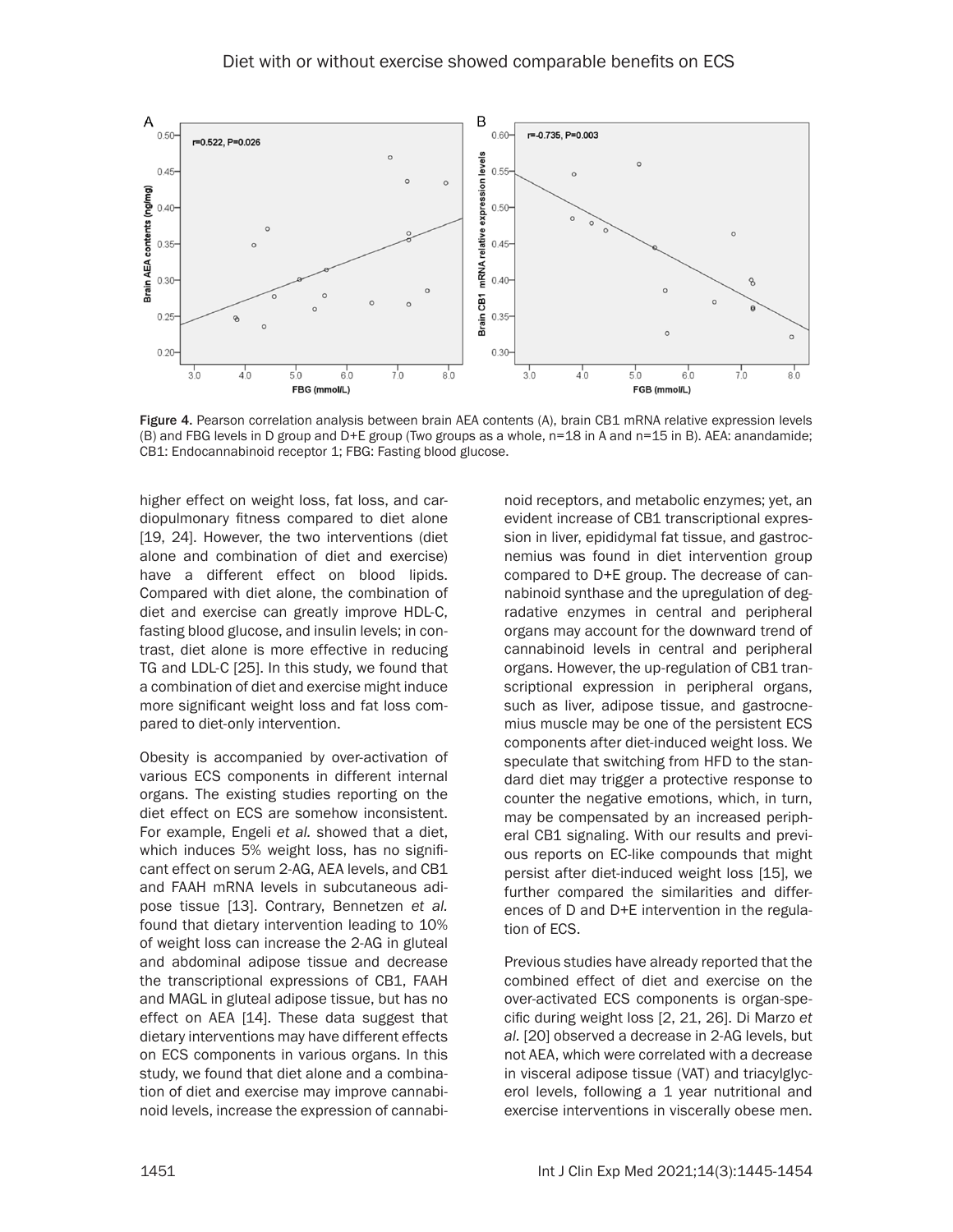

Figure 5. Both diet and diet combined with exercise intervention could produce comparable benefits in rebalancing the endocannabinoid system components and regulating energy homeostasis. Note: Blue, effects of Diet intervention; red font, effects of Diet+Exercise intervention.

Yet, only few studies assessed the effects of diet and exercise intervention on ECS components in the brain, liver, and skeletal muscles. In the present study, we found a similar effect when applying diet alone and a combination of diet and exercise on the ECS components in brain and peripheral organs; both interventions reduced the transcriptional expression of cannabinoid receptors, and synthase, and increased the expression of cannabinoid degrading enzymes. These results are consistent with Di Marzo *et al.* [26], which suggested that multiple interventions can rebalance ECS. Together with the current reports that basic EC levels may affect the metabolic benefits after multiple interventions-induced weight loss [21, 27], we believe that a combination of diet and exercise may not be superior to diet alone in terms of improving ECS in central and peripheral metabolic organs such as liver, white adipose tissue and gastrocnemius (Figure 5).

Moreover, studies have confirmed that both diet alone and a combination of diet and exercise may result in weight loss and metabolic profile improvement [25, 28]. Early research suggests that calorie restriction is associated with compensatory changes in energy expenditure [29]. Lopes *et al.* showed that a combination of diet and exercise-induced weight loss stimulates an increase of basal metabolic rate (BMR), a major influencing factor of total energy expenditure. In contrast, diet alone was not enough to produce this effect [24]. In this study, no significant difference was found in TEE between two interventions, thus suggesting

that both diet and a combination of diet and exercise might have equivalent effect in improving energy homeostasis. Further analysis revealed that there was no difference in total energy intake and daytime activity levels between two groups of mice, while the nocturnal activity of mice in diet plus exercise group decreased evidently, which may due to the long-term passive exercise intervention at night. Yet, the higher BMR caused by diet and exercise intervention, which has been confirmed in previous studies [24], may compensate for the declined energy consumption

caused by decreased nocturnal activity. Thus, the two groups showed comparable energy homeostasis after weight loss (Figure 5).

Subsequently, we explored whether the changes in ECS components are related to changes in blood lipids or energy homeostasis in obese mice treated with standard diet or a combination of standard diet and exercise. Unfortunately, a significant correlation was found only between brain ECS components and FBG. Glucose is the primary energy source for the brain [30]. In this study, the FBG levels returned to normal levels after the body weight was reduced. Previous studies have indicated that the AEA-associated endocannabinoid signaling can increase insulin resistance [10]. The positive correlation between FBG and brain AEA content suggested that central cannabinoids might be involved in the regulation of blood glucose stability in individuals with normal blood glucose after weight loss. In addition, both interventions reduced brain CB1 mRNA levels, which may indicate a rebalance of the central ECS signaling that tends to be over-activated in obesity [31]. Nevertheless, whether CB1 mRNA levels have higher or lower expression compared to normal healthy mice after weight loss still remains unknown. Finally, the negative correlation between FBG and CB1 mRNA expression suggests that, to a certain extent, lower central CB1 mRNA expression after weight loss is more beneficial to achieve a relatively high blood glucose levels within the physiological range. This is similar to previous reports suggesting that inhibition of CB1 expression con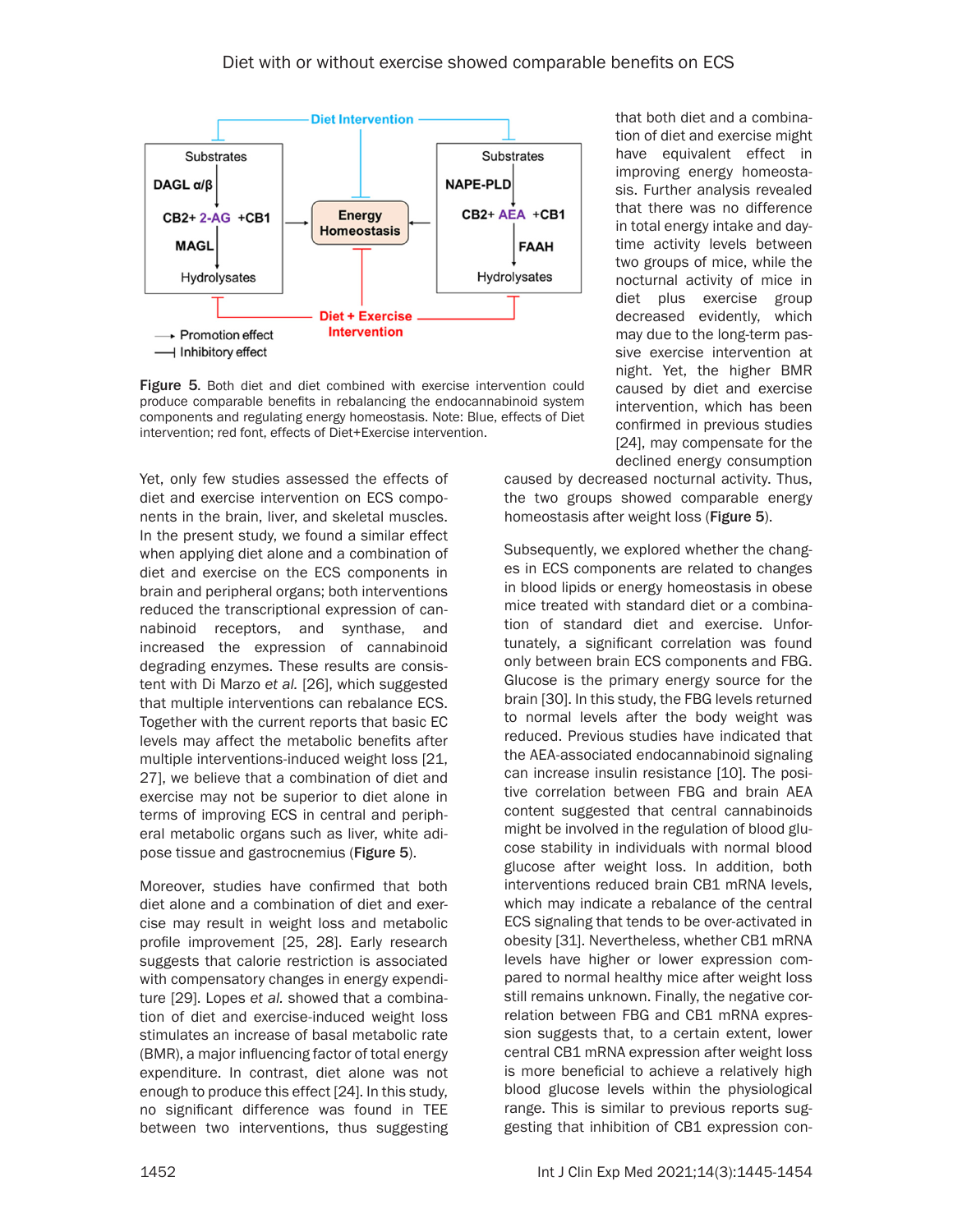tributes to promoting blood glucose stability [30, 32]. Taken together, these results suggest that central AEA and CB1 signal may be involved in the regulation of physiological blood glucose stability after diet with or without exerciseinduced weight loss.

This study also has a few limitations: 1) The levels of 2-AG and AEA in peripheral organs, such as liver, eWAT, and gastrocnemius, were not detected. 2) The detection of ECS components in the brain may not accurately reflect its function in different regions such as the hypothalamus, hippocampus, and arcuate nucleus. 3) Changes in transcriptional levels of ECS related enzymes do not necessarily reflect changes in protein translational levels. Thus, further studies should investigate ECS changes in these organs after weight loss.

#### **Conclusion**

In conclusion, we believe that both diet and diet combined with exercise intervention could produce comparable benefits in rebalancing the ECS components and regulating energy homeostasis. Central AEA and CB1 signal may be involved in the regulation of peripheral blood glucose stability after weight loss. Our results provide a new perspective on the effects of diet alone and a combination of diet-exerciseinduced weight loss on lipid metabolism regulation pathway-ECS signal. Yet, future studies should focus on investigating the multiple comprehensive interventions-regulating central and peripheral ECS during weight loss.

#### Acknowledgements

This work was supported by Fundamental Research Funds for the Central Universities (22120190127) and the National Natural Science Foundation of China (81472148). Thanks to Professor Wang Ru's research team (Shanghai University of Sport) for their help and support.

## Disclosure of conflict of interest

None.

Address correspondence to: Dr. Qin Yang, International College of Football Tongji University, 1239 Siping Road, Yangpu District, Shanghai 200092, China. Tel: +86-021-55135072; E-mail: [yangqin](mailto:yangqinsus@163.com)[sus@163.com](mailto:yangqinsus@163.com)

#### References

- [1] Li C, Jones PM and Persaud SJ. Role of the endocannabinoid system in food intake, energy homeostasis and regulation of the endocrine pancreas. Pharmacol Ther 2011; 129: 307- 320.
- [2] Gamelin FX, Aucouturier J, Iannotti FA, Piscitelli F, Mazzarella E, Aveta T, Leriche M, Dupont E, Cieniewski-Bernard C, Montel V, Bastide B, Di Marzo V and Heyman E. Effects of chronic exercise on the endocannabinoid system in Wistar rats with high-fat diet-induced obesity. J Physiol Biochem 2016; 72: 183-199.
- [3] O'Hare JD, Zielinski E, Cheng B, Scherer T and Buettner C. Central endocannabinoid signaling regulates hepatic glucose production and systemic lipolysis. Diabetes 2011; 60: 1055- 1062.
- [4] Kuipers EN, Kantae V, Maarse BCE, van den Berg SM, van Eenige R, Nahon KJ, Reifel-Miller A, Coskun T, de Winther MPJ, Lutgens E, Kooijman S, Harms AC, Hankemeier T, van der Stelt M, Rensen PCN and Boon MR. High fat diet increases circulating endocannabinoids accompanied by increased synthesis enzymes in adipose tissue. Front Physiol 2018; 9: 1913.
- [5] Cinar R, Iyer MR and Kunos G. The therapeutic potential of second and third generation CB1R antagonists. Pharmacol Ther 2020; 208: 107477.
- [6] Miranda K, Mehrpouya-Bahrami P, Nagarkatti PS and Nagarkatti M. Cannabinoid receptor 1 blockade attenuates obesity and adipose tissue type 1 inflammation through miR-30e-5p regulation of delta-like-4 in macrophages and consequently downregulation of Th1 cells. Front Immunol 2019; 10: 1049.
- [7] Murphy T and Le Foll B. Targeting the endocannabinoid CB1 receptor to treat body weight disorders: a preclinical and clinical review of the therapeutic potential of past and present CB1 drugs. Biomolecules 2020; 10: 855.
- [8] Zhou D and Shearman LP. Voluntary exercise augments acute effects of CB1-receptor inverse agonist on body weight loss in obese and lean mice. Pharmacol Biochem Behav 2004; 77: 117-125.
- [9] Gomes da Silva S, Araujo BH, Cossa AC, Scorza FA, Cavalheiro EA, Naffah-Mazzacoratti Mda G and Arida RM. Physical exercise in adolescence changes CB1 cannabinoid receptor expression in the rat brain. Neurochem Int 2010; 57: 492-496.
- [10] Martinez R, Lopez-Trinidad LM, Kapravelou G, Arrebola F, Galisteo M, Aranda P, Porres JM and Lopez-Jurado M. A combined healthy strategy for successful weight loss, weight mainte-